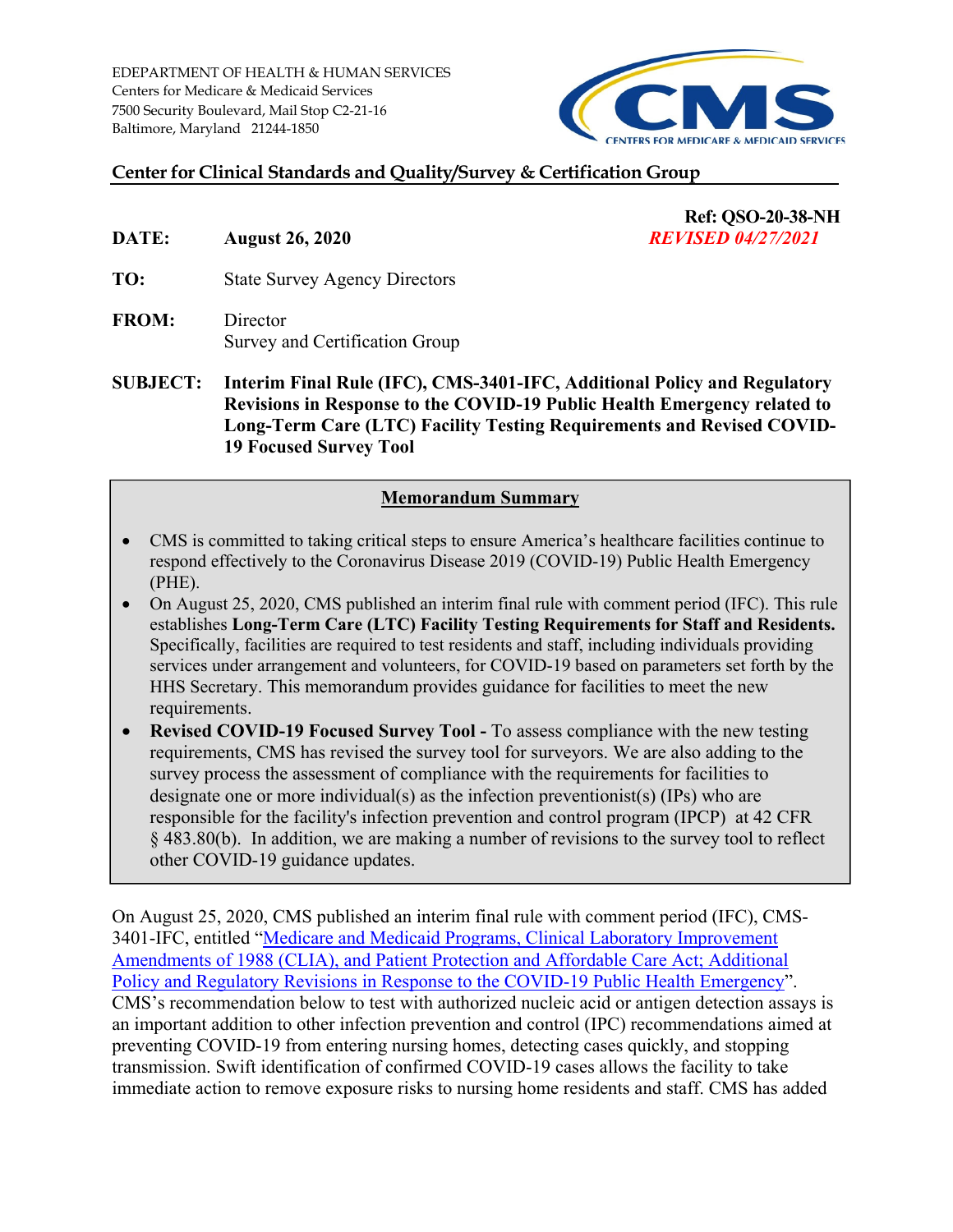42 CFR § 483.80(h) which requires that the facility test all residents and staff for COVID-19. Guidance related to the requirements is located below. Noncompliance related to this new requirement will be cited at new tag F886.

#### **§ 483.80 Infection control**

\* \* \* \* \*

**§ 483.80(h)** *COVID-19 Testing***. The LTC facility must test residents and facility staff, including individuals providing services under arrangement and volunteers, for COVID-19. At a minimum, for all residents and facility staff, including individuals providing services under arrangement and volunteers, the LTC facility must:** 

- **(1) Conduct testing based on parameters set forth by the Secretary, including but not limited to:** 
	- **(i) Testing frequency;**
	- **(ii) The identification of any individual specified in this paragraph diagnosed with COVID-19 in the facility;**
	- **(iii) The identification of any individual specified in this paragraph with symptoms consistent with COVID-19 or with known or suspected exposure to COVID-19;**
	- **(iv) The criteria for conducting testing of asymptomatic individuals specified in this paragraph, such as the positivity rate of COVID-19 in a county;**
	- **(v) The response time for test results; and**
	- **(vi) Other factors specified by the Secretary that help identify and prevent the transmission of COVID-19.**
- **(2) Conduct testing in a manner that is consistent with current standards of practice for conducting COVID-19 tests;**
- **(3) For each instance of testing:** 
	- **(i) Document that testing was completed and the results of each staff test; and**
	- **(ii) Document in the resident records that testing was offered, completed (as appropriate to the resident's testing status), and the results of each test.**
- **(4) Upon the identification of an individual specified in this paragraph with symptoms consistent with COVID-19, or who tests positive for COVID-19, take actions to prevent the transmission of COVID-19.**
- **(5) Have procedures for addressing residents and staff, including individuals providing services under arrangement and volunteers, who refuse testing or are unable to be tested.**
- **(6) When necessary, such as in emergencies due to testing supply shortages, contact state and local health departments to assist in testing efforts, such as obtaining testing supplies or processing test results.**

#### **F886**

#### *DEFINITIONS*

*"Fully vaccinated" refers to a person who is ≥2 weeks following receipt of the second dose in a 2-dose series, or ≥2 weeks following receipt of one dose of a single-dose vaccine.*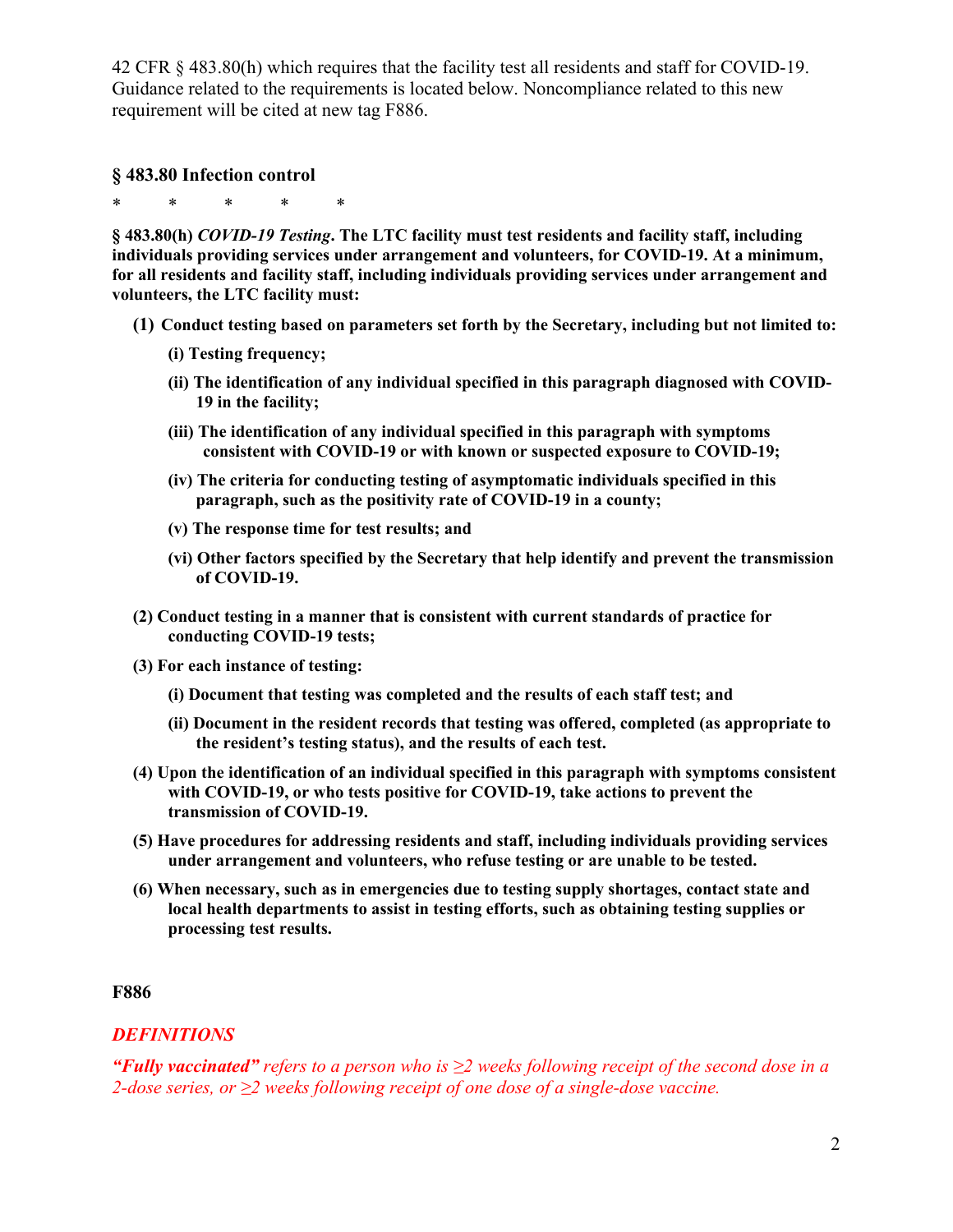#### *"Unvaccinated" refers to a person who does not fit the definition of "fully vaccinated," including people whose vaccination status is not known, for the purposes of this guidance.*

# *GUIDANCE*

#### **Testing of Nursing Home Staff and Residents**

To enhance efforts to keep COVID-19 from entering and spreading through nursing homes, facilities are required to test residents and staff based on parameters and a frequency set forth by the HHS Secretary.

Facilities can meet the testing requirements through the use of rapid point-of-care (POC) diagnostic testing devices or through an arrangement with an offsite laboratory. POC Testing is diagnostic testing that is performed at or near the site of resident care. For a facility to conduct these tests with their own staff and equipment (including POC devices provided by the Department of Health and Human Services), the facility must have a CLIA Certificate of Waiver. Information on obtaining a CLIA Certificate of Waiver can be found here.

Facilities without the ability to conduct COVID-19 POC testing should have arrangements with a laboratory to conduct tests to meet these requirements. Laboratories that can quickly process large numbers of tests with rapid reporting of results (e.g., within 48 hours) should be selected to rapidly inform infection prevention initiatives to prevent and limit transmission.

 **"Facility staff"** includes employees, consultants, contractors, volunteers, and caregivers who provide care and services to residents on behalf of the facility, and students in the facility's nurse aide training programs or from affiliated academic institutions. For the purpose of testing "individuals providing services under arrangement and volunteers," facilities should prioritize those individuals who are regularly in the facility (e.g., weekly) and have contact with residents or staff. We note that the facility may have a provision under its arrangement with a vendor or volunteer that requires them to be tested from another source (e.g., their employer or on their own). However, the facility is still required to obtain documentation that the required testing was completed during the timeframe that corresponds to the facility's testing frequency, as described in Table 2 below.

Regardless of the frequency of testing being performed or the facility's COVID-19 status, the facility should continue to screen all staff (each shift), each resident (daily), and all persons entering the facility, such as vendors, volunteers, and visitors, for signs and symptoms of COVID-19.

When prioritizing individuals to be tested, facilities should prioritize individuals with signs and symptoms of COVID-19 first, then perform testing triggered by an outbreak (as specified below).

| <b>Testing Trigger</b>               | Staff                                                         | <b>Residents</b>                                                  |
|--------------------------------------|---------------------------------------------------------------|-------------------------------------------------------------------|
| Symptomatic individual<br>identified | Staff, vaccinated and<br><i>unvaccinated</i> , with signs and | Residents, vaccinated and<br><i>unvaccinated</i> , with signs and |
|                                      | symptoms must be tested                                       | symptoms must be tested                                           |

#### **Table 1: Testing Summary**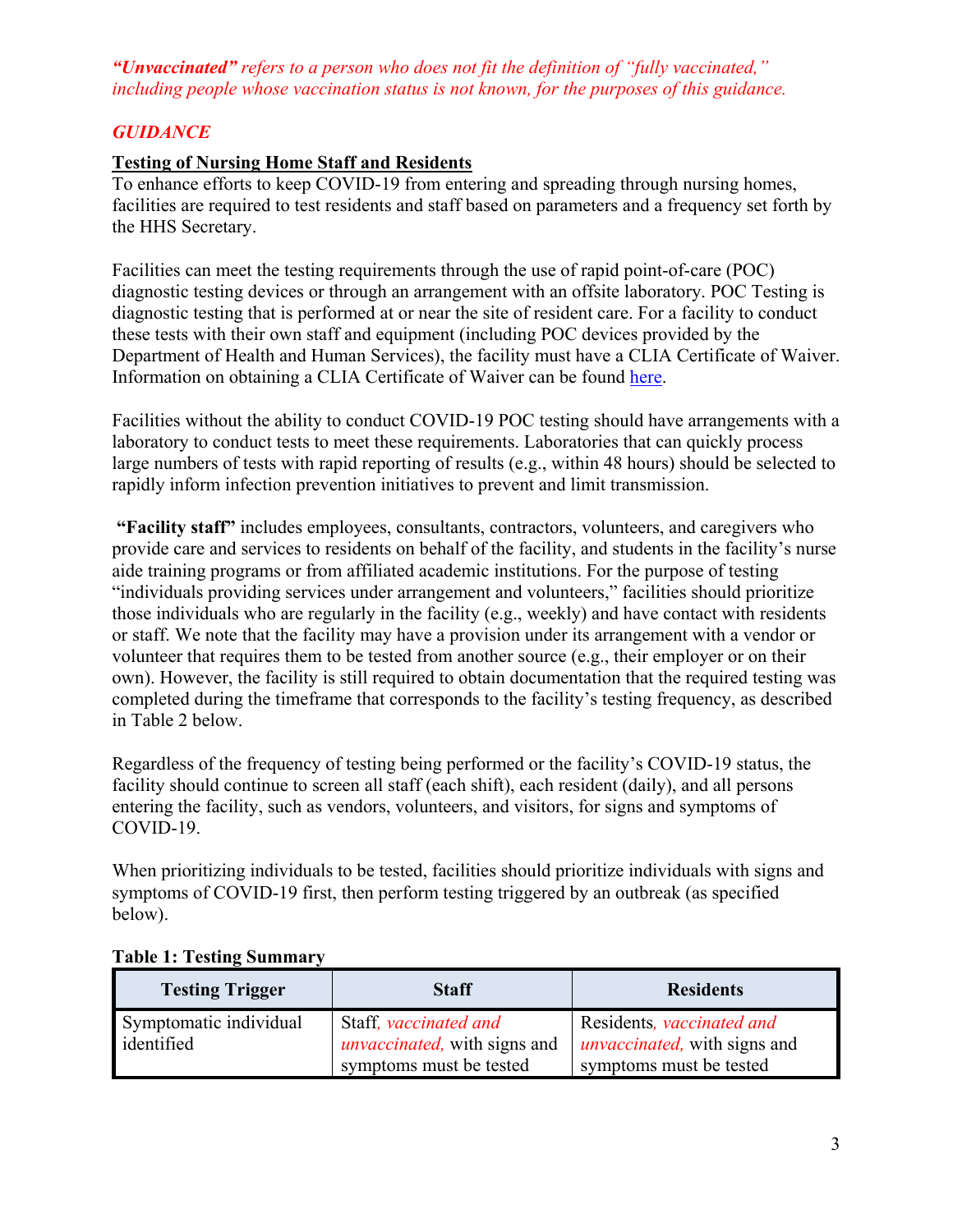| Outbreak<br>(Any new case arises in<br>facility) | Test all staff, vaccinated and<br><i>unvaccinated</i> , that previously<br>tested negative until no new<br>cases are identified* | Test all residents, vaccinated and<br><i>unvaccinated</i> , that previously<br>tested negative untilno new cases<br>are identified* |
|--------------------------------------------------|----------------------------------------------------------------------------------------------------------------------------------|-------------------------------------------------------------------------------------------------------------------------------------|
| Routine testing                                  | According to Table 2 below                                                                                                       | Not recommended, unless the<br>resident leaves the facility<br>routinely.                                                           |

 \*For outbreak testing, all staff and residents should be tested, *regardless of vaccination status,* and all staff and residents that tested negative should be retested every 3 days to 7 days until testing identifies no new cases of COVID-19 infection among staff or residents for a period of at least 14 days since the most recent positive result. For more information, please review the section below titled, "Testing of Staff and Residents in Response to an Outbreak."

#### **Testing of Staff and Residents with COVID-19 Symptoms or Signs**

Staff with symptoms or signs of COVID-19, *vaccinated or not vaccinated,* must be tested *immediately* and are expected to be restricted from the facility pending the results of COVID-19 testing. If COVID-19 is confirmed, staff should follow Centers for Disease Control and Prevention (CDC) guidelines "Criteria for Return to Work for Healthcare Personnel with SARS-CoV2 Infection." Staff who do not test positive for COVID-19 but have symptoms should follow facility policies to determine when they can return to work.

Residents who have signs or symptoms of COVID-19, *vaccinated or not vaccinated,* must be tested *immediately*. While test results are pending, residents with signs or symptoms should be placed on transmission-based precautions (TBP) in accordance with CDC guidance. Once test results are obtained, the facility must take the appropriate actions based on the results.

Note: Concerns related to initiating and/or maintaining TBP should be investigated under F880, Infection Control.

# *Testing of Staff and Residents with an Exposure*

*For information on testing staff and resident who may have been exposed to COVID-19, see the CDC's Updated Healthcare Infection Prevention and Control Recommendations in Response to COVID-19 Vaccination.* 

# **Testing of Staff and Residents in Response to an Outbreak**

An outbreak is defined as a new COVID-19 infection in any healthcare personnel (HCP) or any nursing home-onset COVID-19 infection in a resident. In an outbreak investigation, rapid identification and isolation of new cases is critical in stopping further viral transmission. A resident who is admitted to the facility with COVID-19 does not constitute a facility outbreak.

Upon identification of a single new case of COVID-19 infection in any staff or residents, all staff and residents*, regardless of vaccination status,* should be tested *immediately*, and all staff and residents that tested negative should be retested every 3 days to 7 days until testing identifies no new cases of COVID-19 infection among staff or residents for a period of at least 14 days since the most recent positive result. See CDC guidance "Testing Guidelines for Nursing Homes" section Non-diagnostic testing of asymptomatic residents without known or suspected exposure to an individual infected with SARS-CoV-2.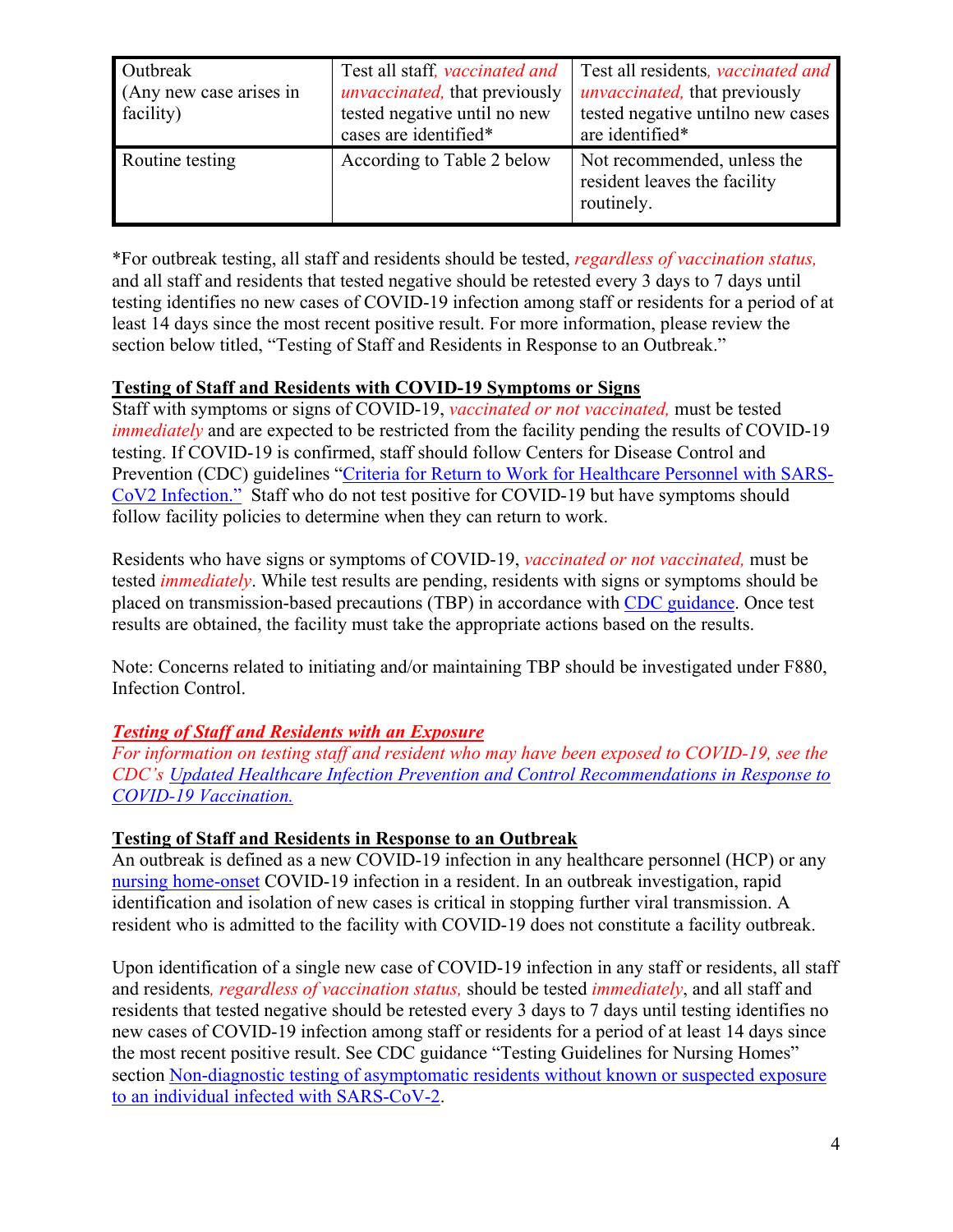For individuals who test positive for COVID-19, repeat testing is not recommended. A symptom-based strategy is intended to replace the need for repeated testing. Facilities should follow the CDC guidance Discontinuation of Transmission-Based Precautions and Disposition of Patients with SARS-CoV-2 Infection in Healthcare Settings for residents and Criteria for Return to Work for Healthcare Personnel with SARS-CoV2 Infection.

# **Routine Testing of Staff**

Routine testing *of unvaccinated staff* should be based on the extent of the virus in the community.<br>*Fully vaccinated staff do not have to be routinely tested. Facilities should use their county* positivity rate in the prior week as the trigger for staff testing frequency. Reports of COVID-19 county-level positivity rates *are* available on the following website (see section titled, "COVID-19 Testing"): https://data.cms.gov/stories/s/COVID-19-Nursing-Home-Data/bkwz-xpvg

| $\sim$ which is a contract of the contract of the state $\sim$ |                                      |                                    |  |  |  |
|----------------------------------------------------------------|--------------------------------------|------------------------------------|--|--|--|
| <b>Community COVID-19</b>                                      | <b>County Positivity Rate in the</b> | <b>Minimum Testing Frequency</b>   |  |  |  |
| <b>Activity</b>                                                | past week                            | of Unvaccinated Staff <sup>+</sup> |  |  |  |
| Low                                                            | $< 5\%$                              | Once a month                       |  |  |  |
| <b>Medium</b>                                                  | $5\% - 10\%$                         | Once a week*                       |  |  |  |
| <b>High</b>                                                    | $>10\%$                              | Twice a week*                      |  |  |  |

|  | Table 2: Routine Testing Intervals Vary by Community COVID-19 Activity Level |  |
|--|------------------------------------------------------------------------------|--|
|  |                                                                              |  |

 *+Vaccinated staff do not need be routinely tested.* 

**\*This frequency presumes availability of Point of Care testing on-site at the nursing home or where off-site testing turnaround time is <48 hours.** 

If the 48-hour turn-around time cannot be met due to community testing supply shortages, limited access or inability of laboratories to process tests within 48 hours, the facility should have documentation of its efforts to obtain quick turnaround test results with the identified laboratory or laboratories and contact with the local and state health departments.

The facility should *test* all *unvaccinated* staff at the frequency prescribed in the Routine Testing table based on the county positivity rate reported i*n* the past week. Facilities should monitor their county positivity rate every other week (e.g., first and third Monday of every month) and adjust the frequency of performing staff testing according to the table above.

- If the county positivity rate increases to a higher level of activity, the facility should begin testing staff at the frequency shown in the table above as soon as the criteria for the higher activity are met.
- If the county positivity rate decreases to a lower level of activity, the facility should continue testing staff at the higher frequency level until the county positivity rate has remained at the lower activity level for at least two weeks before reducing testing frequency.

The guidance above represents the minimum testing expected. Facilities may consider other factors, such as the positivity rate in an adjacent (i.e., neighboring) county to test at a frequency that is higher than required. For example, if a facility in a county with low a positivity rate has many staff that live in a county with a medium positivity rate, the facility should consider testing based on the higher positivity rate (in scenario described, weekly staff testing would be indicated).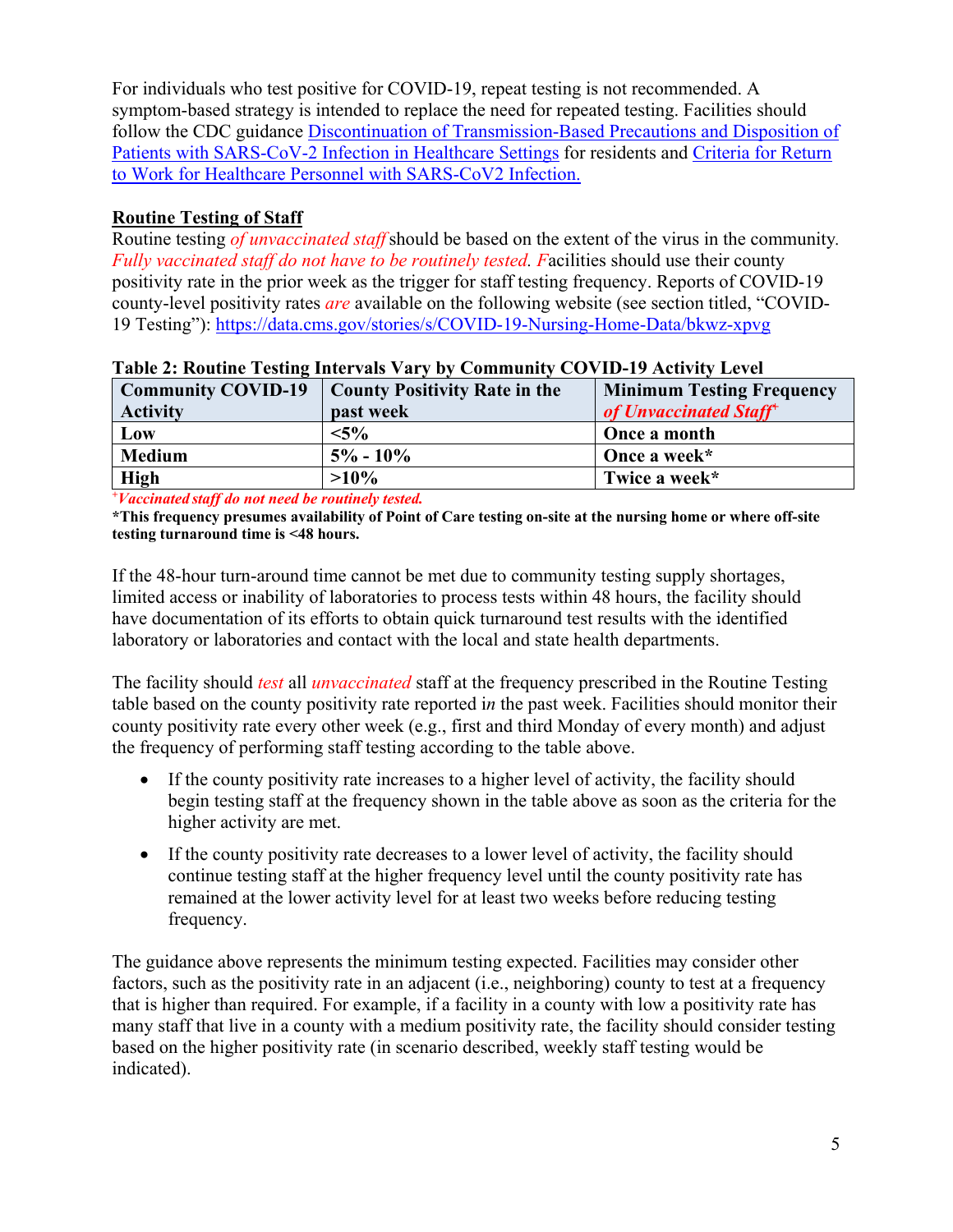State and local officials may also direct facilities to monitor other factors that increase the risk for COVID-19 transmission, such as rates of Emergency Department visits of individuals with COVID-19-like symptoms. Facilities should consult with state and local officials on these factors, and the actions that should be taken to reduce the spread of the virus. https://www.cdc.gov/covid-data-tracker/index.html#ed-visits.

NOTE: Routine testing of asymptomatic residents is not recommended unless prompted by a change in circumstances, such as the identification of a confirmed COVID-19 case in the facility. Facilities may consider testing asymptomatic residents who leave the facility frequently, such as for dialysis or chemotherapy. Facilities should inform resident transportation services (such as non-emergency medical transportation) and receiving healthcare providers (such as hospitals) regarding a resident's COVID-19 status to ensure appropriate infection control precautions are followed.

Routine communication between the nursing home and other entities about the resident's status should ideally occur prior to the resident leaving the nursing home for treatment. Coordination between the nursing home and the other healthcare entity is vital to ensure healthcare staff are informed of the most up to date information relating to the resident's health status, including COVID-19 status, and to allow for proper planning of care and operations. Additionally, facilities should maintain communications with the local ambulance and other contracted providers that transport residents between facilities, to ensure appropriate infection control precautions are followed as described by the CDC.

#### **Refusal of Testing**

Facilities must have procedures in place to address staff who refuse testing. Procedures should ensure that staff who have signs or symptoms of COVID-19 and refuse testing are prohibited from entering the building until the return to work criteria are met. If outbreak testing has been triggered and a staff member refuses testing, the staff member should be restricted from the building until the procedures for outbreak testing have been completed. The facility should follow its occupational health and local jurisdiction policies with respect to any asymptomatic staff who refuse routine testing.

Residents (or resident representatives) may exercise their right to decline COVID-19 testing in accordance with the requirements under 42 CFR  $\S$  483.10(c)(6). In discussing testing with residents, staff should use person-centered approaches when explaining the importance of testing for COVID-19. Facilities must have procedures in place to address residents who refuse testing. Procedures should ensure that residents who have signs or symptoms of COVID-19 and refuse testing are placed on TBP until the criteria for discontinuing TBP have been met. If outbreak testing has been triggered and an asymptomatic resident refuses testing, the facility should be extremely vigilant, such as through additional monitoring, to ensure the resident maintains appropriate distance from other residents, wears a face covering, and practices effective hand hygiene until the procedures for outbreak testing have been completed.

Clinical discussions about testing may include alternative specimen collection sources that may be more acceptable to residents than nasopharyngeal swabs (e.g., anterior nares). Providing information about the method of testing and reason for pursuing testing may facilitate discussions with residents or resident representatives.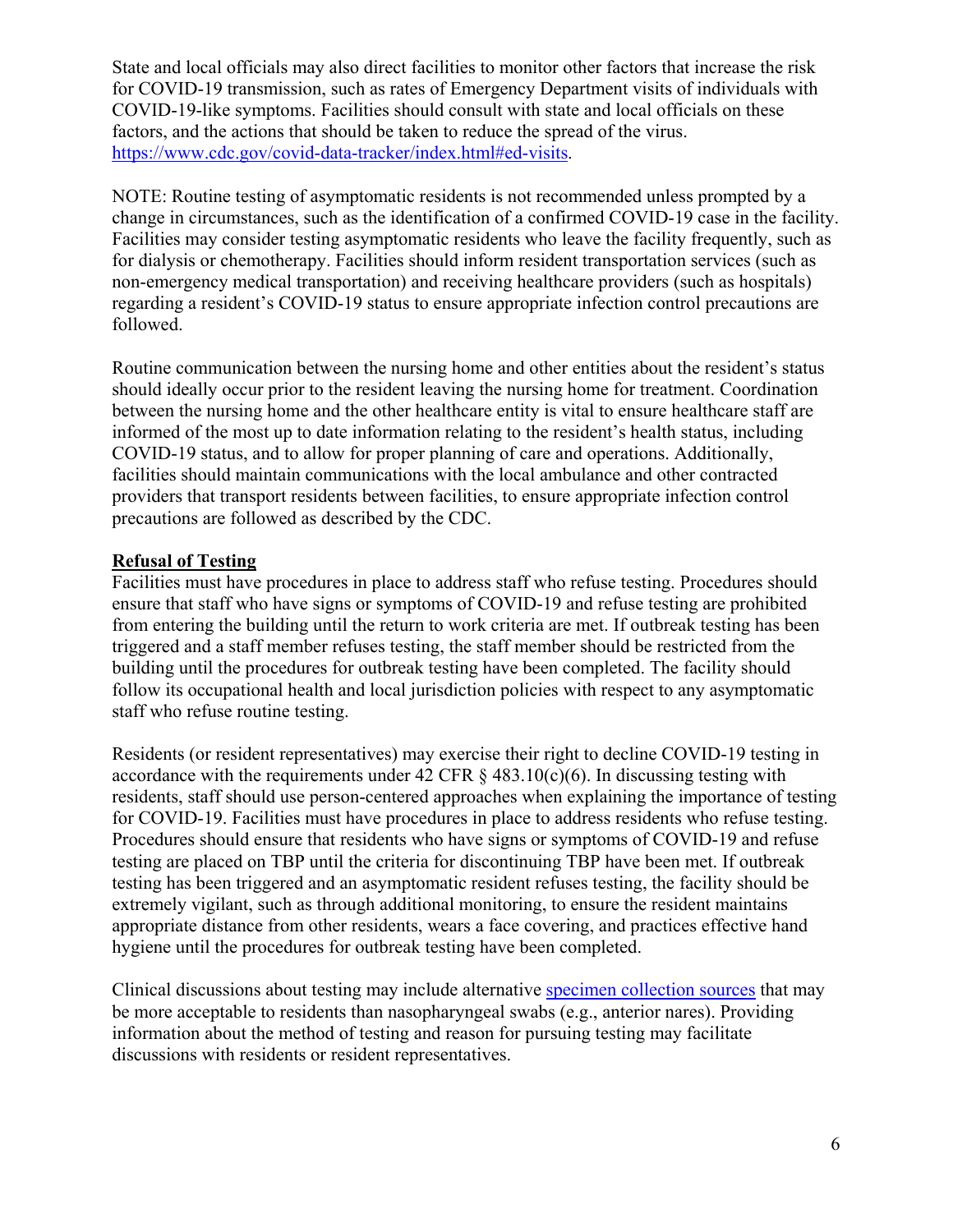If a resident has symptoms consistent with COVID-19 or has been exposed to COVID-19, or if there is a facility outbreak and the resident declines testing, he or she should be placed on or remain on TBP until he or she meets the symptom-based criteria for discontinuation.

#### **Other Testing Considerations**

In keeping with current CDC recommendations staff and residents who have recovered from COVID-19 and are asymptomatic do not need to be retested for COVID-19 within 3 months after symptom onset. Until more is known, testing should be encouraged again (e.g., in response to an exposure) 3 months after the date of symptom onset with the prior infection. Facilities should continue to monitor the CDC webpages and FAQs for the latest information. The facility should consult with infectious diseases specialists and public health authorities to review all available information (e.g., medical history, time from initial positive test, Reverse Transcription-Polymerase Chain Reaction Cycle Threshold (RT-PCR Ct) values, and presence of COVID-19 signs or symptoms). Individuals who are determined to be potentially infectious should undergo evaluation and remain isolated until they meet criteria for discontinuation of isolation or discontinuation of transmission-based precautions, depending on their circumstances.

For residents or staff who test positive, facilities should contact the appropriate state or local entity for contact tracing.

While not required, facilities may test residents' visitors to help facilitate visitation while also preventing the spread of COVID-19. Facilities should prioritize resident and staff testing and have adequate testing supplies to meet required testing, prior to testing resident visitors.

# **Conducting Testing**

In accordance with 42 CFR  $\S$  483.50(a)(2)(i), the facility must obtain an order from a physician, physician assistant, nurse practitioner, or clinical nurse specialist in accordance with State law, including scope of practice laws to provide or obtain laboratory services for a resident, which includes COVID-19 testing (see F773). This may be accomplished through the use of physician approved policies (e.g., standing orders), or other means as specified by scope of practice laws and facility policy.

NOTE: Concerns related to orders for laboratory and/or POC testing should be investigated under F773.

Rapid POC Testing devices are prescription use tests under the Emergency Use Authorization and must be ordered by a healthcare professional licensed under the applicable state law or a pharmacist under HHS guidance. Accordingly, the facility must have an order from a healthcare professional or pharmacist, as previously described, to perform a rapid POC COVID-19 test on an individual.

Facilities must conduct testing according to nationally recognized guidelines, outlined by the Centers for Disease Control and Prevention (CDC). This would include the following guidelines:

- https://www.cdc.gov/coronavirus/2019-ncov/hcp/long-term-care.html. • Interim Infection Prevention and Control Recommendations to Prevent SARS-CoV-2 Spread in Nursing Homes:
- https://www.cdc.gov/coronavirus/2019-ncov/hcp/nursing-homes-testing.html.<br>7 • Testing Guidelines for Nursing Homes: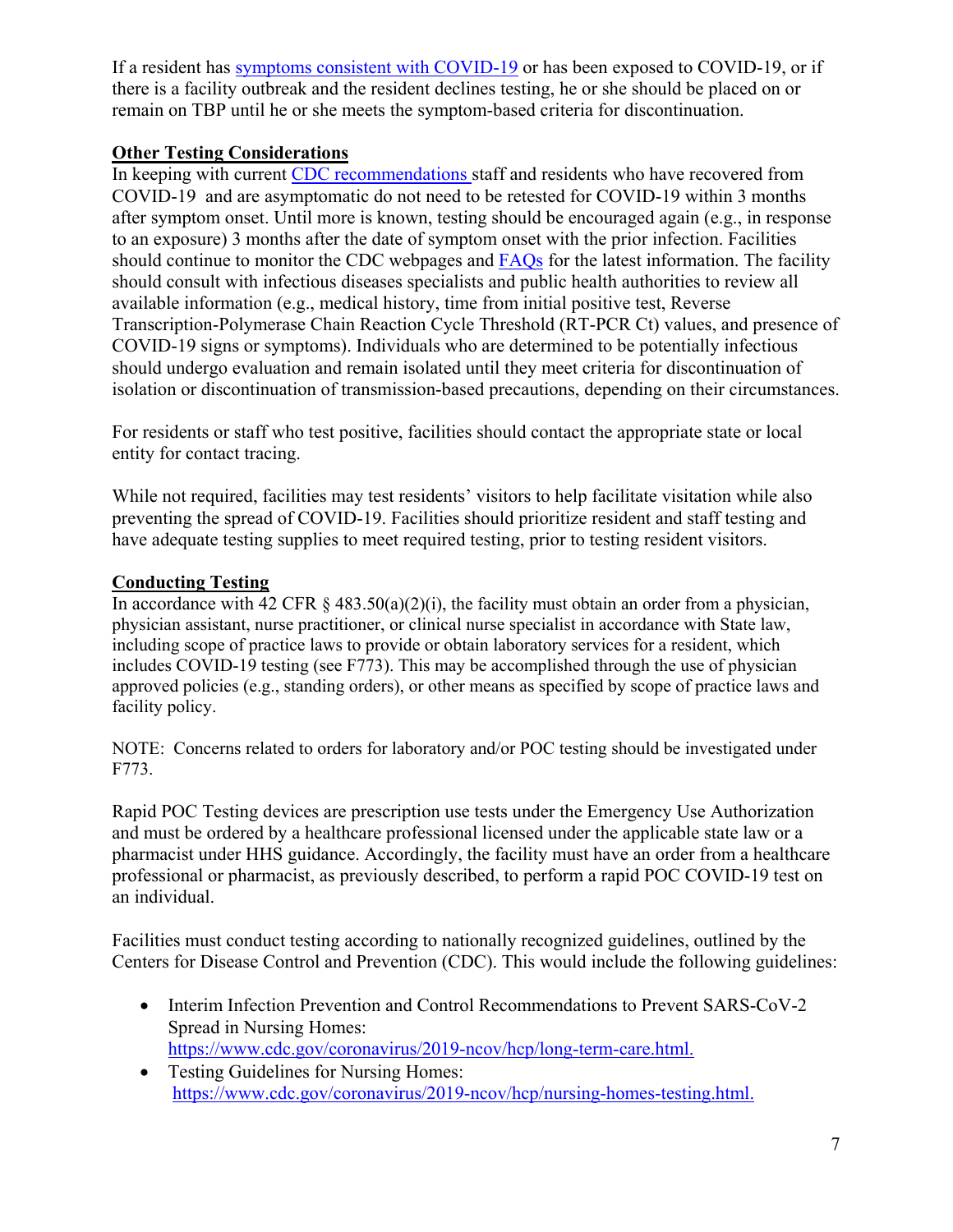https://www.cdc.gov/coronavirus/2019-ncov/hcp/testing-healthcare-personnel.html. • Interim Guidance on Testing Healthcare Personnel for SARS-CoV-2:

 A diagnostic test shows if a patient has an active coronavirus infection. As of the date of this guidance, there are two types of diagnostic tests which detect the active virus – molecular tests, such as RT-PCR tests, that detect the virus's genetic material, and antigen tests that detect specific proteins on the surface of the virus. An antibody test looks for antibodies that are made by the immune system in response to a threat, such as a specific virus. An antibody test does not identify an active coronavirus infection; therefore, conducting an antibody test on a staff or resident would not meet the requirements under this regulation.

Frequently asked questions related to the use of these testing devices in high-risk congregate settings such as nursing homes can be found here. In addition, when testing residents, a facility's selection of a test should be person-centered.

Collecting and handling specimens correctly and safely is imperative to ensure the accuracy of test results and prevent any unnecessary exposures. The specimen should be collected and, if necessary, stored in accordance with the manufacturer's instructions for use for the test and CDC guidelines.

During specimen collection, facilities must maintain proper infection control and use recommended personal protective equipment (PPE), which includes an N95 or higher-level respirator (or facemask if a respirator is not available), eye protection, gloves, and a gown, when collecting specimens.

The CDC has provided guidance on proper specimen collection:

- Influenza Specimen Collection: https://www.cdc.gov/flu/pdf/professionals/flu-specimencollection-poster.pdf.
- Interim Guidelines for Collecting, Handling, and Testing Clinical Specimens from Persons for Coronavirus Disease 2019 (COVID-19): (https://www.cdc.gov/coronavirus/2019-ncov/lab/guidelines-clinical-specimens.html).
- CDC's Interim Laboratory Biosafety Guidelines for Handling and Processing Specimens Associated with Coronavirus Disease 2019 (COVID-19): https://www.cdc.gov/coronavirus/2019-ncov/lab/lab-biosafety-guidelines.html.

For additional considerations for antigen testing, see CDC's Interim Guidance for Rapid Antigen Testing for SARS-CoV-2.

As a reminder, per 42 CFR § 483.50(a), the facility must provide or obtain laboratory services to meet the needs of its residents. If a facility provides its own laboratory services or performs any laboratory tests directly (e.g., SARS-CoV-2 point-of-care test) the provisions of 42 CFR Part 493 apply and the facility must have a current CLIA certificate appropriate for the level of testing performed within the facility. Surveyors should only verify that the facility has a current CLIA certificate and not attempt to determine compliance with the requirements in 42 CFR Part 493.

# **Reporting Test Results**

Facilities conducting tests under a CLIA certificate of waiver are subject to regulations that require laboratories to report data for all testing completed, for each individual tested. For additional information on reporting requirements see: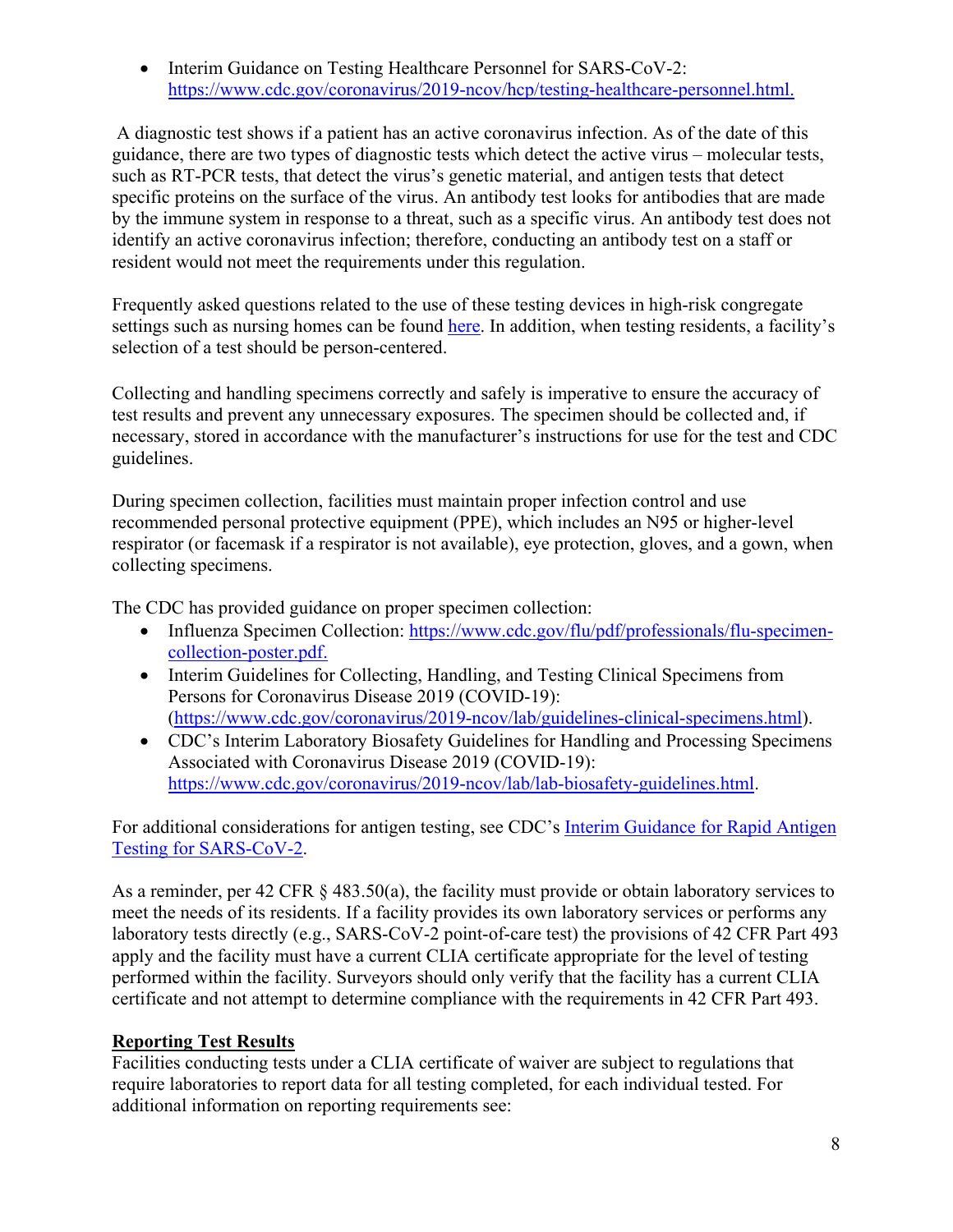- Frequently Asked Questions: COVID-19 Testing at Skilled Nursing Facilities/Nursing **Homes**
- CMS memorandum: Interim Final Rule (IFC), CMS-3401-IFC, Updating Requirements for Reporting of SARS-CoV-2 Test Results by Clinical Laboratory Improvement Amendments of 1988 (CLIA) Laboratories, and Additional Policy and Regulatory Revisions in Response to the COVID-19 Public Health Emergency

Surveyors should report concerns related to CLIA certificates or laboratory reporting requirements to the CMS Division of Clinical Laboratory Improvement and Quality at LabExcellence@cms.hhs.gov. When reporting concerns include the CLIA number; name and address of laboratory (facility); number of days that results were not reported, if known; and number of results not reported, if known.

In addition to reporting in accordance with CLIA requirements, facilities must continue to report COVID-19 information to the CDC's National Healthcare Safety Network (NHSN), in accordance with 42 CFR  $\S$  483.80(g)(1)–(2). See "Interim Final Rule Updating Requirements for Notification of Confirmed and Suspected COVID-19 Cases Among Residents and Staff in Nursing Homes," CMS Memorandum QSO-20-29-NH (May 6, 2020).

NOTE: Concerns related to informing residents, their representatives and families of new or suspected cases of COVID-19 should be investigated under F885.

NOTE: Concerns related to the reporting to state and local public health authority of communicable diseases and outbreaks, including for purposes such as contact tracing, should be investigated under F880.

# **Documentation of Testing**

Facilities must demonstrate compliance with the testing requirements. To do so, facilities should do the following:

- For symptomatic residents and staff, document the date(s) and time(s) of the identification of signs or symptoms, when testing was conducted, when results were obtained, and the actions the facility took based on the results.
- Upon identification of a new COVID-19 case in the facility (i.e., outbreak), document the date the case was identified, the date that all other residents and staff are tested, the dates that staff and residents who tested negative are retested, and the results of all tests. All residents and staff that tested negative are expected to be retested until testing identifies no new cases of COVID-19 infection among staff or residents for a period of at least 14 days since the most recent positive result (see section Testing of Staff and Residents in response to an outbreak above).
- For staff routine testing, document the facility's county positivity rate, the corresponding testing frequency indicated (e.g., every other week), and the date each positivity rate was collected. Also, document the date(s) that testing was performed for all staff, and the results of each test.
- Document the facility's procedures for addressing residents and staff that refuse testing or are unable to be tested, and document any staff or residents who refused or were unable to be tested and how the facility addressed those cases.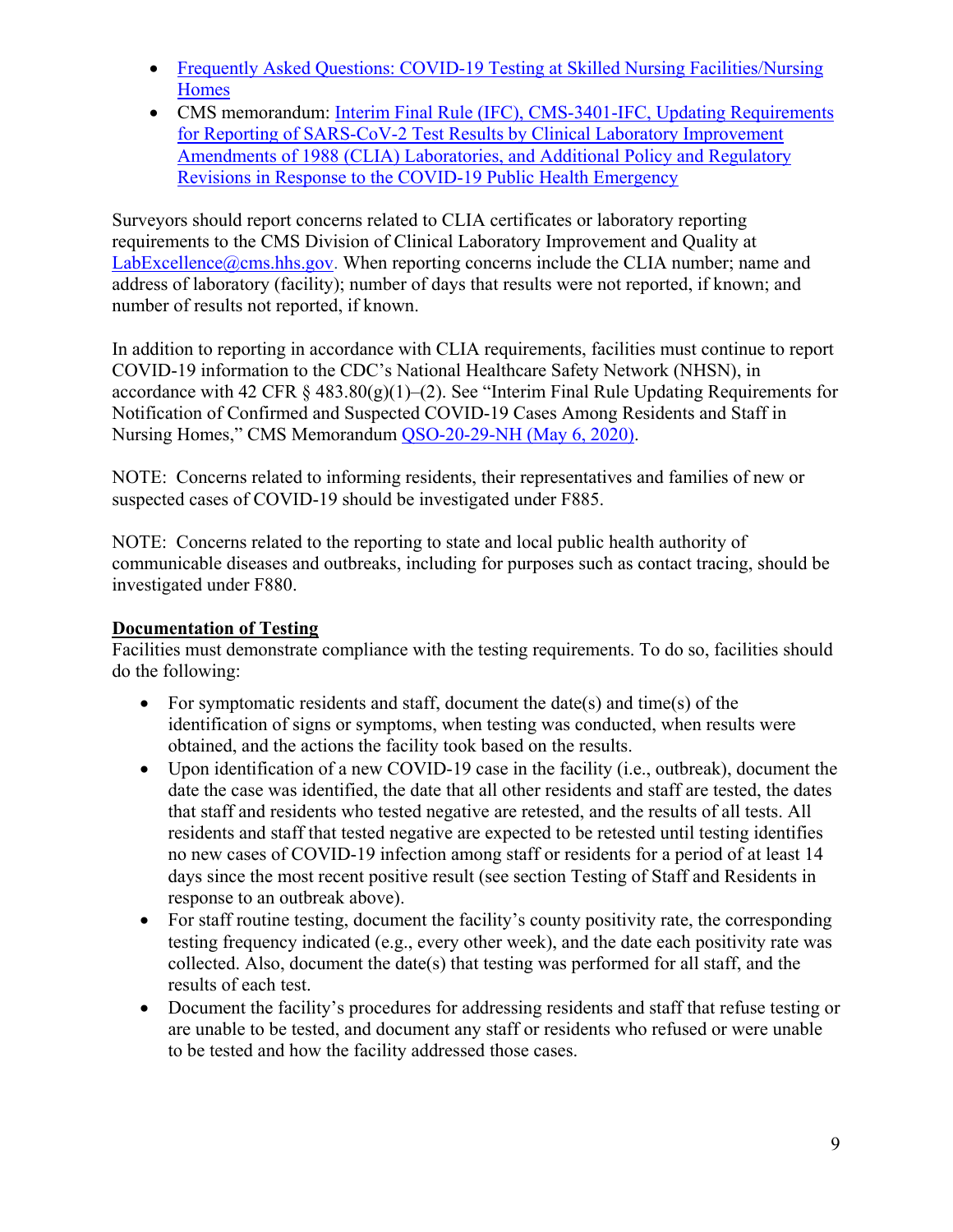When necessary, such as in emergencies due to testing supply shortages, document that the facility contacted state and local health departments to assist in testing efforts, such as obtaining testing supplies or processing test results.

Facilities may document the conducting of tests in a variety of ways, such as a log of county positivity rates, schedules of completed testing, and/or staff and resident records. However, the results of tests must be done in accordance with standards for protected health information. For residents, the facility must document testing results in the medical record. For staff, including individuals providing services under arrangement and volunteers, the facility must document testing results in a secure manner consistent with requirements specified in 483.80(h)(3).

# **Surveying for Compliance**

Compliance will be assessed through the following process using the COVID-19 Focused Survey for Nursing Homes:

- 1. Surveyors will ask for the facility's documentation noted in the "Documentation of Testing" section above, and review the documentation for compliance.
- 2. Surveyors will also review records of those residents and staff selected as a sample as part of the survey process.
- 3. If possible, surveyors should observe how the facility conducts testing in real-time. In this process, surveyors will assess if the facility is conducting testing and specimen collection in a manner that is consistent with current standards of practice for conducting COVID-19 tests, such as ensuring PPE is used correctly to prevent the transmission of the virus. If observation is not possible, surveyors should interview an individual responsible for testing and inquire on how testing is conducted (e.g., "what are the steps taken to conduct each test?").
- 4. If the facility has a shortage of testing supplies, or cannot obtain test results within 48 hours, the surveyor should ask for documentation that the facility contacted state and local health departments to assist with these issues.

Facilities that do not comply with the testing requirements in § 483.80(h) will be cited for noncompliance at F886. Additionally, enforcement remedies (such as civil money penalties) will be imposed based on the resident outcome (i.e., the scope and severity of the noncompliance), in accordance with Chapter 7 of the State Operations Manual.

If the facility has documentation that demonstrates their attempts to perform and/or obtain testing in accordance with these guidelines (e.g., timely contacting state officials, multiple attempts to identify a laboratory that can provide testing results within 48 hours), surveyors should not cite the facility for noncompliance. Surveyors should also inform the state or local health authority of the facility's lack of resources.

CMS is also continuing to assess automated methods for determining compliance with the testing requirements, which may augment the assessment of compliance through onsite surveys.

# **Additional Resource Links:**

- Clinical Questions about COVID-19: Questions and Answers-Testing in Nursing Homes https://www.cdc.gov/coronavirus/2019-ncov/hcp/faq.html#Testing-in-Nursing-Homes
- Nursing Home Reopening Recommendations for State and Local Officials https://www.cms.gov/files/document/qso-20-30-nh.pdf-0